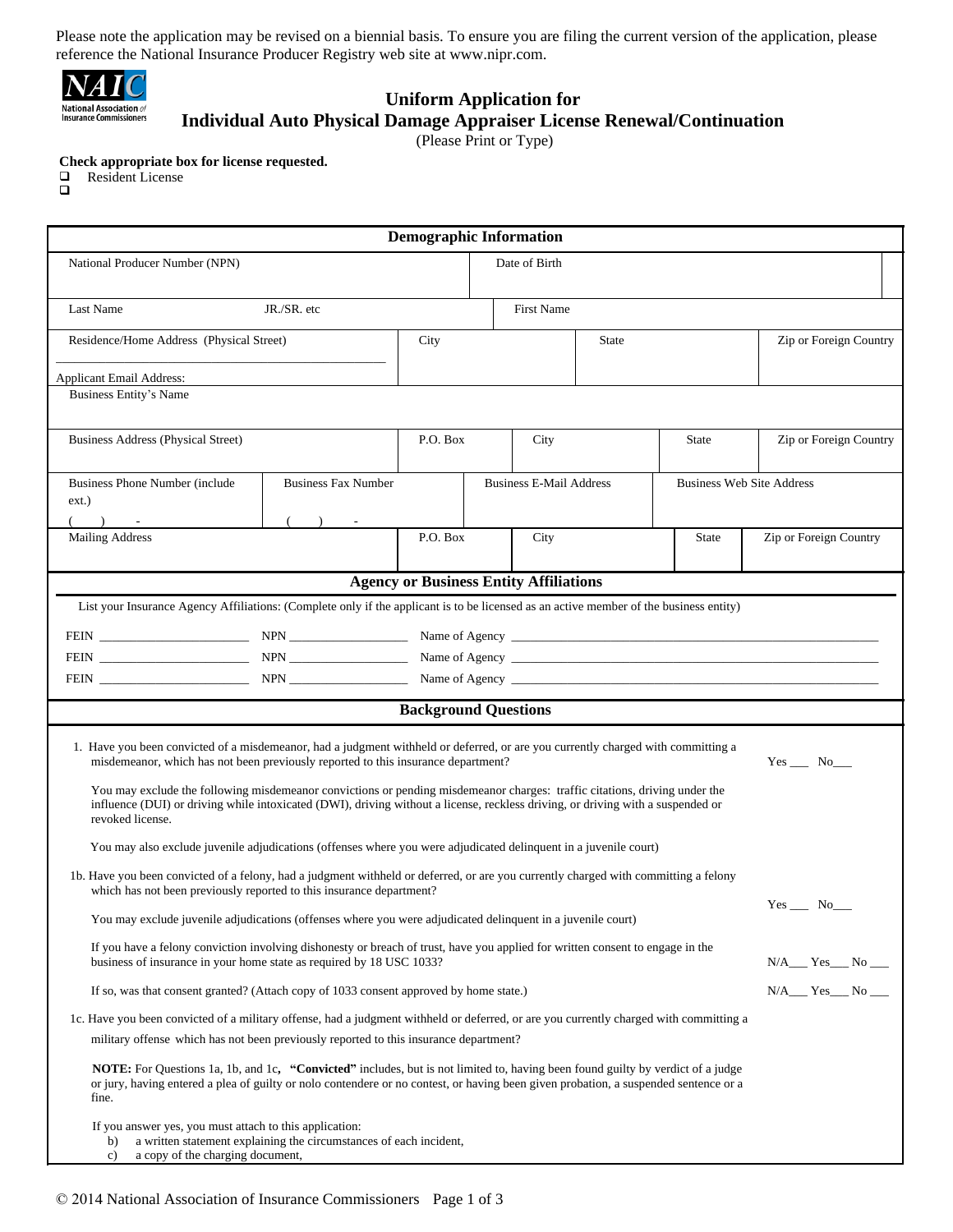Please note the application may be revised on a biennial basis. To ensure you are filing the current version of the application, please reference the National Insurance Producer Registry web site at www.nipr.com.

a) a copy of the official document, which demonstrates the resolution of the charges or any final judgmen



## **Uniform Application for Individual Auto Physical Damage Appraiser License Renewal/Continuation**

#### Applicant Name:

|  | <b>Background Information continued</b>                                                                                                                                                                                                                                                                                                                                                                                                                                                                                |                                          |
|--|------------------------------------------------------------------------------------------------------------------------------------------------------------------------------------------------------------------------------------------------------------------------------------------------------------------------------------------------------------------------------------------------------------------------------------------------------------------------------------------------------------------------|------------------------------------------|
|  | 2. Have you been named or involved as a party in an administrative proceeding, including FINRA sanction or arbitration proceeding<br>regarding any professional or occupational license or registration, which has not been previously reported to this insurance<br>department?                                                                                                                                                                                                                                       | $Yes$ No $\_\_$                          |
|  |                                                                                                                                                                                                                                                                                                                                                                                                                                                                                                                        |                                          |
|  | If you answer yes, you must attach to this application:<br>a written statement identifying the type of license and explaining the circumstances of each incident,<br>a)<br>a copy of the Notice of Hearing or other document that states the charges and allegations, and<br>b)<br>a copy of the official document which demonstrates the resolution of the charges or any final judgment.<br>c)                                                                                                                       |                                          |
|  | 3. Do you have a child support obligation in arrearage, which has not been previously reported to this insurance department?                                                                                                                                                                                                                                                                                                                                                                                           | $Yes$ No_____                            |
|  | If you answer yes,<br>by how many months are you in arrearage?<br>a)<br>are you currently subject to and in compliance with any repayment agreement?<br>b)<br>are you the subject of a child support related subpoena/warrant?<br>c)                                                                                                                                                                                                                                                                                   | __ Months<br>$Yes$ $No$<br>$Yes$ No_____ |
|  | 4. In response to a "yes" answer to one or more of the Background Questions for this renewal application, are you submitting<br>document(s) to the NAIC/NIPR Attachments Warehouse?                                                                                                                                                                                                                                                                                                                                    | $N/A$ $Yes$ $No$ $\_\_$                  |
|  | If you answer yes                                                                                                                                                                                                                                                                                                                                                                                                                                                                                                      |                                          |
|  | Will you be associating (linking) previously filed documents from the NAIC/NIPR Attachments Warehouse to this application?                                                                                                                                                                                                                                                                                                                                                                                             | $Yes$ No_____                            |
|  | Note: If you have previously submitted documents to the Attachments Warehouse that are intended to be filed with this renewal<br>application, you must go to the Attachments Warehouse and associate (link) the supporting document(s) to this application<br>based upon the particular background question number you have answered yes to on this application. You will receive<br>information in a follow-up page at the end of the application process, providing a link to the Attachment Warehouse instructions. |                                          |
|  |                                                                                                                                                                                                                                                                                                                                                                                                                                                                                                                        |                                          |
|  |                                                                                                                                                                                                                                                                                                                                                                                                                                                                                                                        |                                          |
|  |                                                                                                                                                                                                                                                                                                                                                                                                                                                                                                                        |                                          |
|  |                                                                                                                                                                                                                                                                                                                                                                                                                                                                                                                        |                                          |
|  |                                                                                                                                                                                                                                                                                                                                                                                                                                                                                                                        |                                          |
|  |                                                                                                                                                                                                                                                                                                                                                                                                                                                                                                                        |                                          |